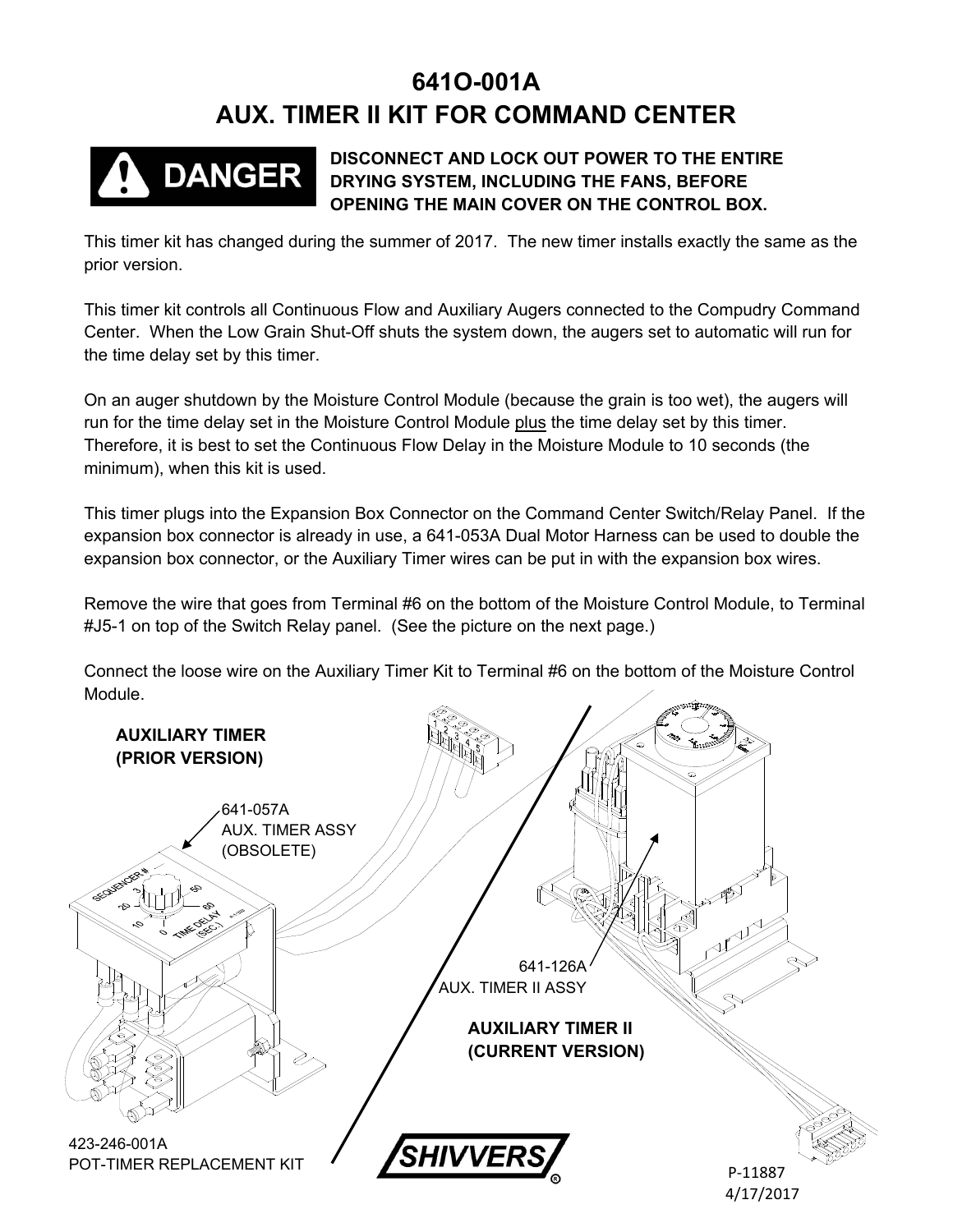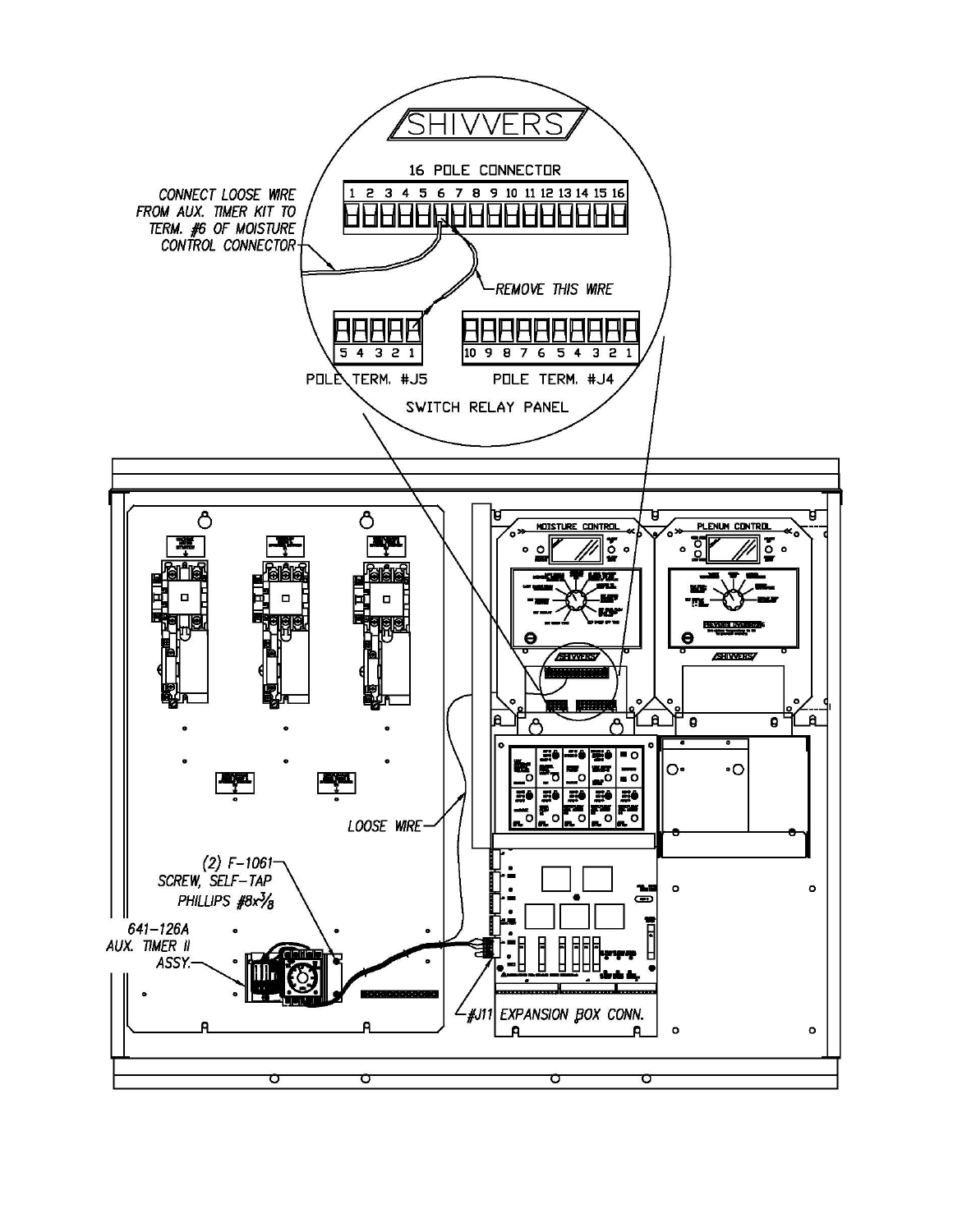

Power is applied to the Expansion Box Connector J11, terminal 1 (J11-1), when the Command Center Control Power is ON. The green POWER light on the timer will be on solid. When the Moisture Module wants to transfer grain, it will energize the loose wire of the Auxiliary Timer. This activates relay K1, closing its contacts, K1A. This puts power on timer terminal 6, which initiates the timer. The timer orange OUT light will be ON. The timer closes its contacts, connecting timer terminal 9 to 11. Timer terminal 11 is wired to J11-2, which will power any Cont. Flow/Auxiliary Augers which are in the AUTO position. When the Moisture Module wants to shut off the transfer augers (should be about 10 seconds after sweeps turn off), or the system runs out of grain, the loose wire is de-energized and the time delay starts. The green POWER light will start flashing about once per second. When the time delay gets close to finishing, the POWER light will flash rapidly. After the time delay, J11-2 loses power and the transfer augers, which are in AUTO, shut off. The timer OUT light turns off.